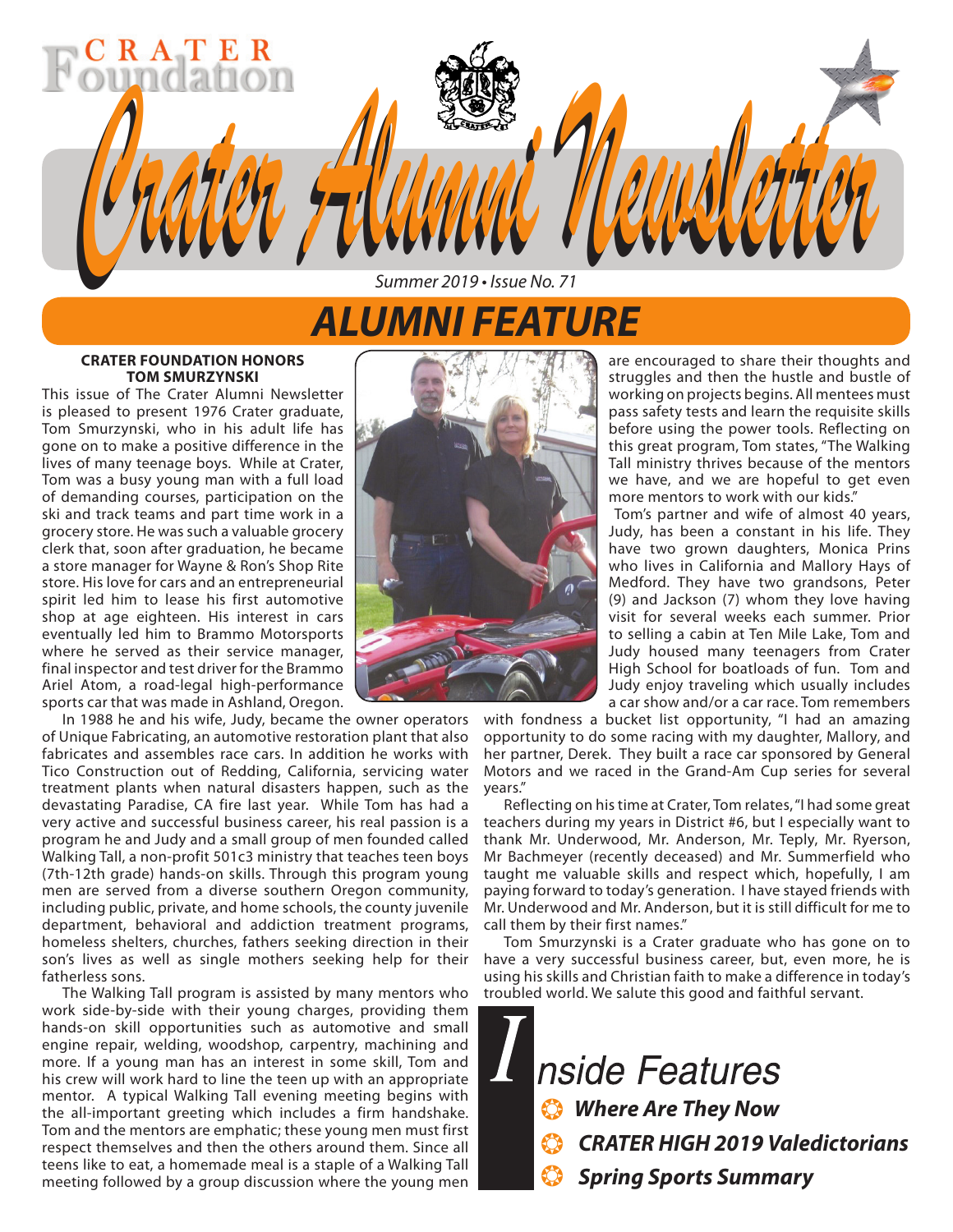

#### 1952 – 1959

**TOMMY HOOKER** -- (52) – lives in Springfield, Oregon, with his wife Mary. Tommy has retired after 30 years in law enforcement, 25 years with the Eugene Police Department and five years with the U.S. Marshals Service. After graduation he entered the U.S. Navy and worked four years with Naval Intelligence, both in Korea and the Pentagon Building in Washington D.C. Tommy and his wife, Mary of 57 years, have two children, a son Tommy Jr. and a daughter Terrie Leann, and two grandsons. Tommy now spends time with his hobby of lapidary. He specializes in making spheres from various types of rocks.

**MARLENE ADDDINGTON MURPHY** – (52) -- lives in Central Point where she tells us is a great place for retirement. Marlene graduated from Crater High School in 1952 and ultimately taught school in District #6 teaching 8th grade Language Arts and Kindergarten. She and her late husband Rob, also a teacher in District #6 raised three children, all Crater High grads. She and Rob built homes in Central Point, Gold Hill, Trail and Eagle Point. After Rob's death, she built a "Grandma's Cottage" in the Twin Creeks subdivision in Central Point. Marlene loves to walk and swim.

#### 1960 - 1969

**JOYCE ROBERTS OWENS** -- (63) - lives in Brookings, Oregon with her husband of 32 years, Jim. Joyce worked a few days a week at Sutter Coast Hospital as a registered nurse. Her husband is a retired Medford firefighter. They have six children and seven grandchildren throughout Oregon. They enjoy hiking, photography, traveling and gardening.

**ROSETTA HIRANAGA** – (67) – lives in Maui, Hawaii with her husband, Leighton. After Leighton's military service in Heidelberg, Germany and a year serving in Vietnam they returned to Corvallis to finish their education. Upon graduating from Oregon State University they both became teachers although Leighton made a career switch to a career in human resources. Rosetta spent most of her adult years being a stay-at-home mom, school volunteer, small home business owner, sales consultant and occasionally a substitute teacher. Since retiring to Maui they have traveled extensively throughout the world. Rosetta helps with local historic preservation, has written a book for their church and also helps promote literacy.. They have two grown children and two grandsons ages 12 and 9.

#### 1970 - 1979

**RHONDA BRITTSON FORD** -- (73) – lives in Medford with her husband, 1973 Crater High graduate, Mitch Ford. Rhonda has two grown children, daughter Satrina who lives in the Rogue Valley and son Kyle who lives in Denver, Colorado. Rhonda has worked in the banking business most of her professional life and currently works part-time for People's Bank in Central Point.

**PATTY ELLIS MECUM** -- (75) – lives in Medford with her husband, Cliff. They have two grown children, Jeremy and Kaylan. Patty is a Family Nurse Practitioner. She has great memory s of High School football games and cruising "the gut". Great hamburgers at Cubbies and Jack's Drive-Up.

**CATHY SANDERS SALMON** – (73) – lives in Central Point with her husband Rick (67). Cathy worked for over thirty years at the School District office before retiring in 2014. Currently she has been elected to the Board of Directors for School District #6. They have a grown son and daughter and two grandchildren.

#### 1980 - 89

**MIKE RYERSON** -- (83) – lives in Central Point and is the owner of Ryerson Concrete. In addition Mike is the owner of Homestead Pub & Restaurant in Rogue River. He has two grown children, Olivia, a Crater High graduate, who is a junior at Portland State University and Cole who is a 2019 Crater High graduate. Cole will be attending the University of Wyoming this fall majoring in engineering.

**ROBIN DUSENBURY NEIDERMEYER** -- (84) – lives in Central Point with her husband, Mike. They have two daughters, Hannah, 26 and Kati, 21 who is a junior at Portland State University. Robin is a stay at home mom while her husband Mike works for Timber Products.

#### 1990 - 1999

**BRETT DEYOUNG** -- (92) - lives in Albany, Oregon with his wife, Margo and their children. Brett attended and graduated from George Fox University. He currently is the director of choirs at South Albany High School a position he has held for the past number of years.

**RHONDA LAMSON SMITH** - (99) – lives in Meridian, Idaho with her husband, Jared and their two children. Rhonda graduated from Colorado Christian College in the spring of 2003 with a Bachelor of Science degree in elementary education. She was a member of the women's volleyball team for four years. She received a Master's Degree in Speech Language Pathology from Idaho State University in 2008. Rhonda currently works part time at St. Luke's Elks Children's Rehab as a speech/language Pathologist and as needed basis for a local nursing home doing speech therapy.

#### 2000 - 2009

**CASEY CLARK FULLER** -- (06) – lives in Klamath Falls with her husband, Jonathan. Casey graduated from George Fox University with a degree in Bachelor's degree in Spanish and a Master's degree in Education. She was a high School Spanish teacher and then began work as a Cellular Sales Verizon Wireless Expert where she currently works.

**OLIVIA CLARK MILLER**– (08) – lives in Philadelphia, PA with her husband, Alex. Olivia graduated from George Fox University in 2012 with a BS in Fashion Institute of Design and Merchandising and an Associate of Arts in Merchandise Marketing. She worked in Los Angeles and Portland and currently is an assistant web merchandiser with BHLDN corporate in Philadelphia.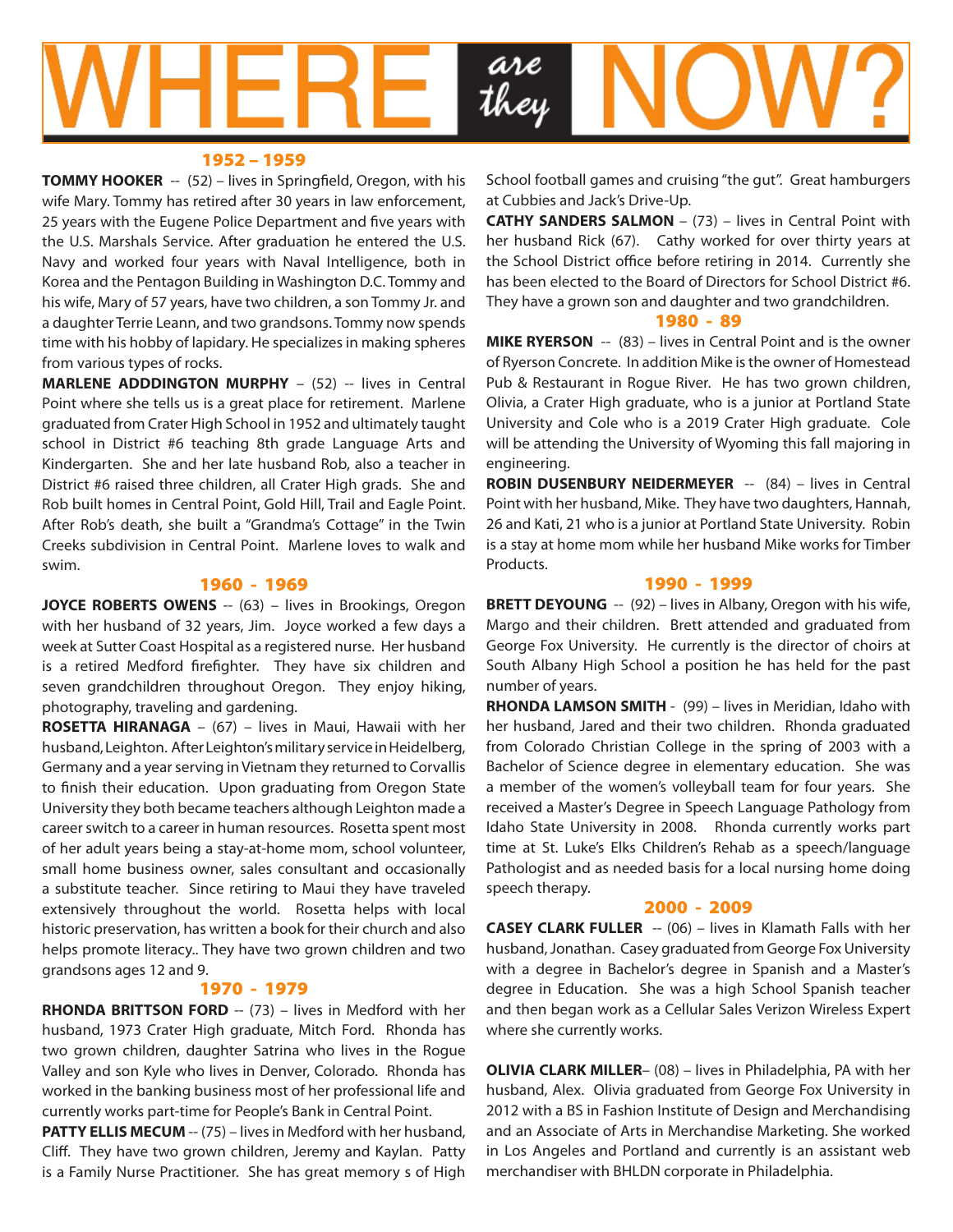# **CRATER HIGH 2019 VALEDICTORIANS CRATER HIGH 2019 VALEDICTORIANS**

The Crater Foundation Newsletter is proud to introduce you to the 2019 Crater High School Valedictorians. We appreciate their accomplishments and look forward to seeing their dreams becoming reality. Left to right in the picture:

 **The Crater Academy of Health & Public Service** is represented by Valedictorian **Dylan Kerr**. Dylan is the son of Adam and Paula Kerr. He carries a weighted 4.14 GPA and will enroll at Oregon State University where he will major in General Engineering.

 **The Crater Renaissance Academy** is represented by Valedictorian **Ashley** 



**Lazaro**. Ashley is the daughter of Marjorie and Norlito Lazaro but raised by grandparents Felicitas and Sabino Arquero. Ashley carries a 4.18 weighted GPA and will enroll at Southern Oregon University this fall where she plans to major in Nursing.

 **The Crater School of Business, Innovation & Sciences** is represented by Valedictorian **Joshua Hearne**. Joshua is the son of Kevin and Janelle Hearne. He will enroll this fall at Cedarville University and will take with him a 4.06 weighted GPA. He plans to major in Computer Engineering.

### **1954 - 65 year reunion -** July 20th at the Crater Rock Museum. Contact: Doreen Bradshaw – 541-664-5567.

**1959 - 60 year reunion -** June 22 - At the Meadows in Central Point. Contact: Doug Davis at 503-666-6264 or dbdavis61@gmail.com

**1969 - 50 Year reunion –** Sept. 6,7,8 Contact: Debbie (Purdy) Hamilton (541)580-5482 hammy51@hotmail.com or Marley (Gordon) Sharpe (541)664-3581 sharpetm2@charter.net

#### **1972 - 1976**

**• • Class Reunions • •**

**Reundrang** 

 $\overline{O}$  $\bullet$ 

 $\bullet$  $\bullet$ 

> '72-Roberta Great – bertacr8@cloud.com '73 Mitch Ford – mford33victoria@outlook.com '74 Debbie Saxbury – dlsaxbury@gmail.com '75 Jakkwright1@gmail.com '76 jeri.keeton@outlook,com

**1979 - 40 Year reunion** - Save The Date - June 29th & 30th

**1989 - 30 Year reunion** – no information

**1999 - 20 year reunion** - July 20th, 2019. Location at the Inn at the Commons in Medford. Check out the Crater Class of 99 Reunion Facebook page or email lindsy.weseman@gmail.com

**2009 - 10 Year reunion** – no information

## **Crater Foundation Information**

Web Site: craterfoundation.district6.org E-mail: craterfoundation@district6.org Facebook: http://www.facebook.com/craterfoundation Telephone: 541-494-6308 Mail address: Crater Foundation P.O. Box 5172 Central Point, OR 97502

## Spring Sports Summary 5A-3 Midwestern League

*Crater is now playing in the 5A-3 Midwestern League. The league is comprised of Ashland, Churchill, Crater, Eagle Point, Marist, North Bend, North Eugene, Springfield and Thurston.*

**Baseball** – Crater ended the regular season with a 13 – 13 record and 9 – 7 in league play. They qualified for the state playoffs and were defeated by Silverton 8 – 4 in the first round.

**Softball** –The Crater girls softball team finished the regular season with a 21 – 5 record and 16 – 0 as league champions. They hosted a first round state playoff game against La Salle Prep and defeated them 3 - 1. Unfortunately their season came to an end when second ranked Hillsboro defeated the Lady Comets 2 – 1. The Comet girls season record was 22 – 6.

**Boys Track** – placed 4th in the District Track and Field meet. They had four first place winners; Jantz Tostenson in the 3000 meter run, Cody Le Bel in the pole vault, Ryland McCullough in the 800 meter run and Chase Sherer in the high Jump. They ended their season finishing 7th at the State Track & Field meet. Senior Cody Le Bel won the state meet in the pole vault and senior Jantz Tostenson was second in the 1500 a meter run and also second in the 3000 meter run.

**Girls Track** – the Crater girls place 7th in the District Track and Field meet but had no first place finishers. At the State Track & Field meet the Lady Comets finished 22nd with Gracen Hokanson placing 2nd in the girls pole vault.

**Girls Golf** - The girls golf team placed second in state golf tourney. They were led by Junior, Haley Brown who placed 4th overall and Senior, Caitlin O'Conner who placed 5th overall. This is the highest place a Crater golf team has ever finished at the state golf tourney.

**Boys Golf** – The boys golf team failed to qualify anyone for the state Tournament.